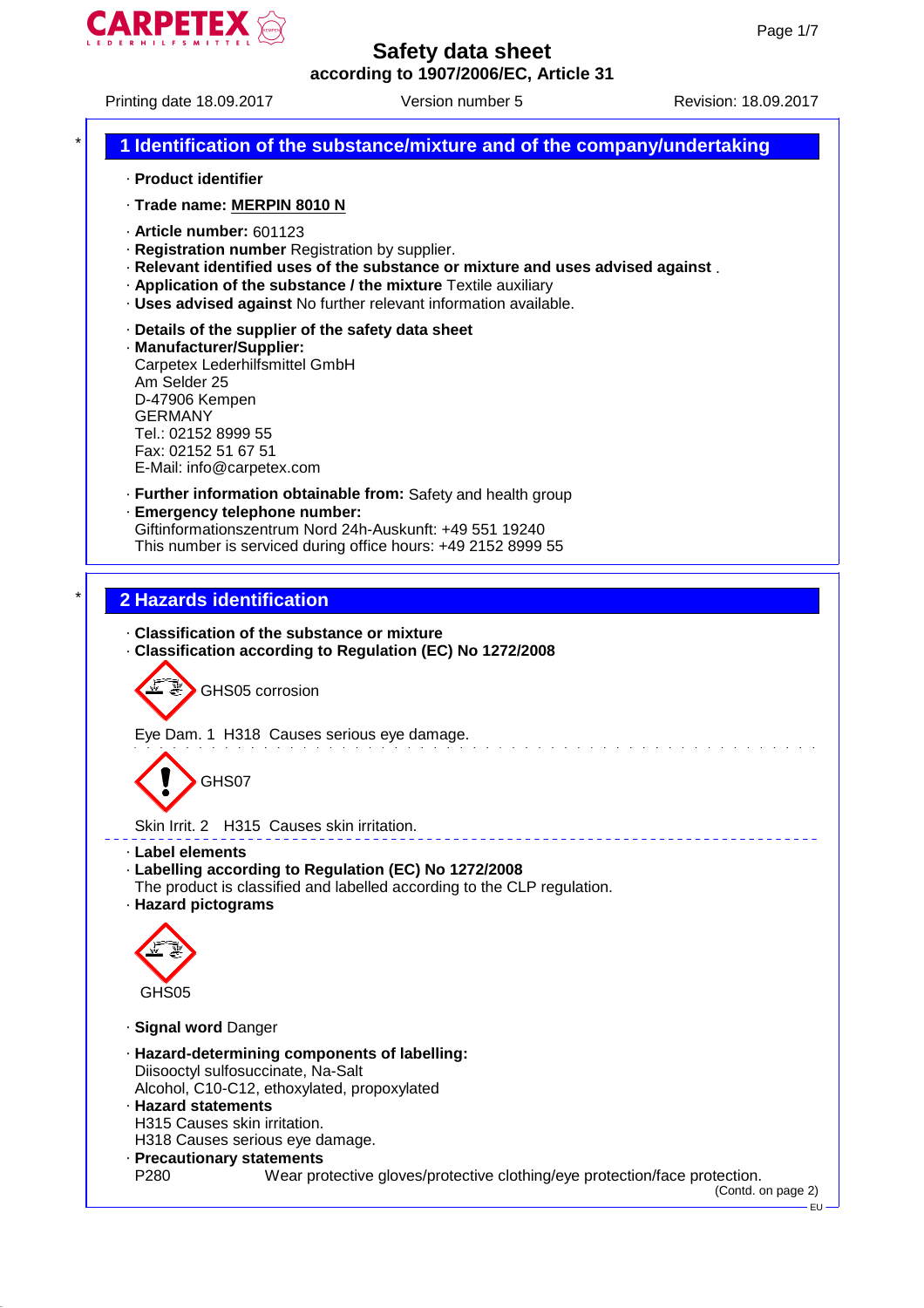

Printing date 18.09.2017 Version number 5 Revision: 18.09.2017

#### **Trade name: MERPIN 8010 N**

(Contd. of page 1) P302+P352 IF ON SKIN: Wash with plenty of soap and water. P305+P351+P338 IF IN EYES: Rinse cautiously with water for several minutes. Remove contact lenses, if present and easy to do. Continue rinsing.

· **Other hazards**

#### · **Results of PBT and vPvB assessment**

· **PBT:** Not applicable.

· **vPvB:** Not applicable.

# **3 Composition/information on ingredients**

- · **Chemical characterisation: Mixtures**
- · **Description:** aqueous solution

## · **Dangerous components:**

| CAS: 577-11-7             | Diisooctyl sulfosuccinate, Na-Salt                                        | $10 - 20\%$ |
|---------------------------|---------------------------------------------------------------------------|-------------|
| EINECS: 209-406-4         | $\leftrightarrow$ Eye Dam. 1, H318; $\leftrightarrow$ Skin Irrit. 2, H315 |             |
| Reg.nr.: 01-2119491296-29 |                                                                           |             |
| CAS: 68154-97-2           | Alcohol, C10-C12, ethoxylated, propoxylated                               | < 10%       |
| Polymer                   | $\Diamond$ Eye Irrit. 2, H319                                             |             |
|                           |                                                                           |             |

### · **Additional information:**

CAS: 68154-97-2 - Polymers are exempted from REACH-regulation.

For the wording of the listed hazard phrases refer to section 16.

# **4 First aid measures**

#### · **Description of first aid measures**

- · **After inhalation:** Supply fresh air; consult doctor in case of complaints.
- · **After skin contact:** Immediately wash with water and soap and rinse thoroughly.
- · **After eye contact:**

Rinse opened eye for several minutes under running water. Then consult a doctor.

· **After swallowing:**

Seek medical treatment. Rinse mouth.

Do not induce vomiting. · **Information for doctor:**

- · **Most important symptoms and effects, both acute and delayed** No further relevant information available.
- · **Indication of any immediate medical attention and special treatment needed** Risk of aspiration.

# **5 Firefighting measures**

- · **Extinguishing media**
- · **Suitable extinguishing agents:**
	- CO2, powder or water spray. Fight larger fires with water spray or alcohol resistant foam.
- · **Special hazards arising from the substance or mixture** In case of fire, the following can be released:
- Organic decomposition products Carbon oxides (COx)
- Sulphur oxides (SOx)
- · **Advice for firefighters**
- · **Protective equipment:** Use suitable breathing apparatus if necessary.

EU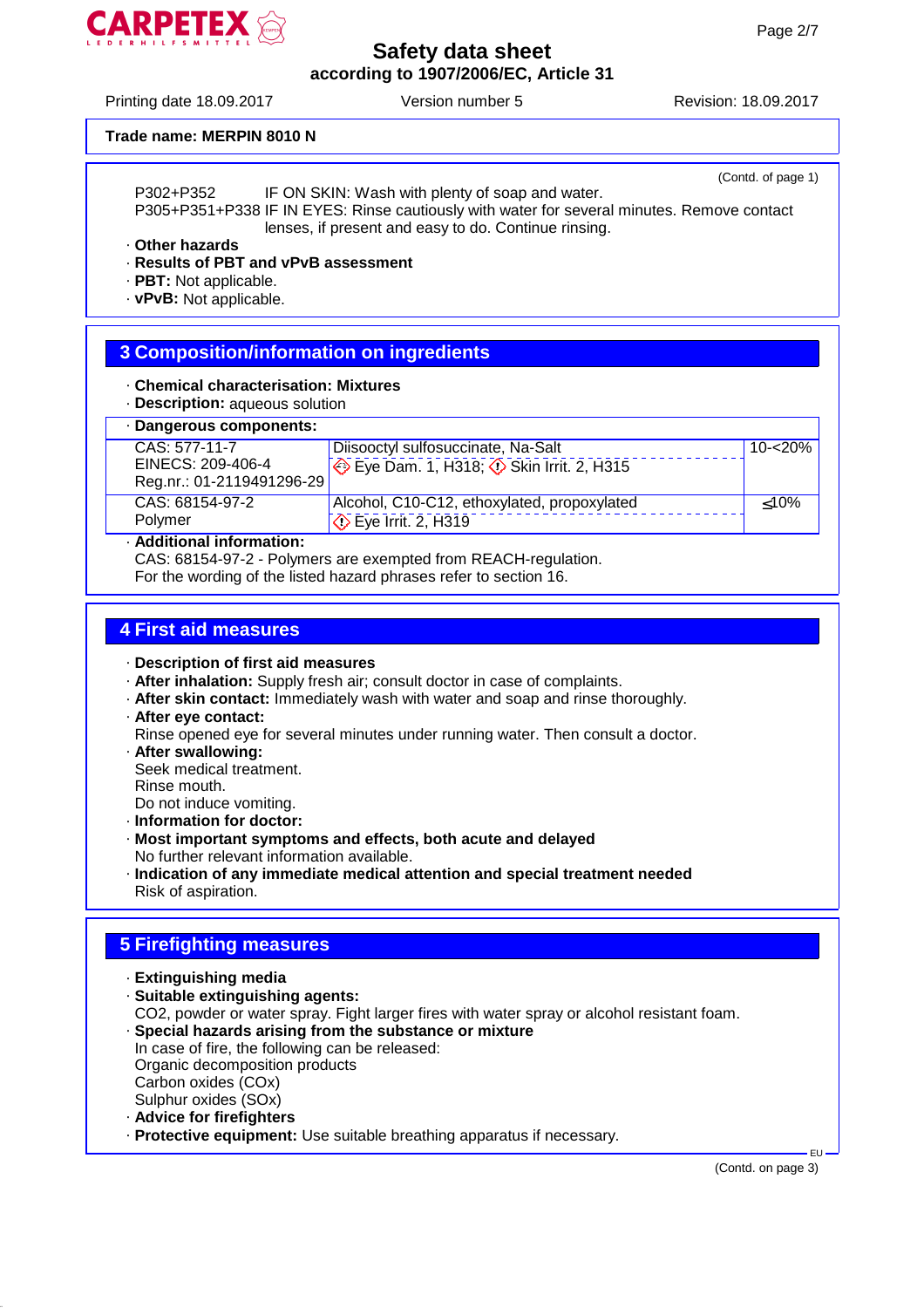

Printing date 18.09.2017 Version number 5 Revision: 18.09.2017

#### **Trade name: MERPIN 8010 N**

(Contd. of page 2)

## **6 Accidental release measures**

- · **Personal precautions, protective equipment and emergency procedures** Particular danger of slipping on leaked/spilled product. Wear protective clothing. Avoid contact with the eyes and skin.
- · **Environmental precautions:** Do not allow to enter sewers/ surface or ground water.
- · **Methods and material for containment and cleaning up:** Absorb with liquid-binding material (sand, diatomite, acid binders, universal binders, sawdust). Ensure adequate ventilation.
- · **Reference to other sections** See Section 7 for information on safe handling. See Section 8 for information on personal protection equipment. See Section 13 for disposal information.

# **7 Handling and storage**

· **Handling:**

- · **Precautions for safe handling** Ensure good ventilation/exhaustion at the workplace. Open and handle receptacle with care. Prevent formation of aerosols. Wear protective clothing. Do not eat, drink or smoke in working area.
- · **Information about fire and explosion protection:** No special measures required.

#### · **Conditions for safe storage, including any incompatibilities**

- · **Storage:**
- · **Requirements to be met by storerooms and receptacles:** Store only in the original receptacle.
- · **Information about storage in one common storage facility:** Not required.
- · **Further information about storage conditions:** None.
- · **Storage class:** Combustible liquid.
- · **Specific end use(s)** No further relevant information available.

#### **8 Exposure controls/personal protection**

· **Additional information about design of technical facilities:** No further data; see item 7.

- · **Control parameters**
- · **Ingredients with limit values that require monitoring at the workplace:**
- · **Additional information:** The lists valid during the making were used as basis.
- · **Exposure controls**
- · **Personal protective equipment:**
- · **General protective and hygienic measures:** Immediately remove all soiled and contaminated clothing Wash hands before breaks and at the end of work. Avoid contact with the eyes.

Do not eat, drink, smoke or sniff while working.

The recommended specification of the protective clothing articles is to be chosen according to the duration of the exposition, the concentration and the amount of the dangerous substances at the working environment. Seek advice of the suppliers.

· **Respiratory protection:** In case of brief exposure or low pollution use respiratory filter device. In case of intensive or longer exposure use self-contained respiratory protective device. Filter A/P2

(Contd. on page 4)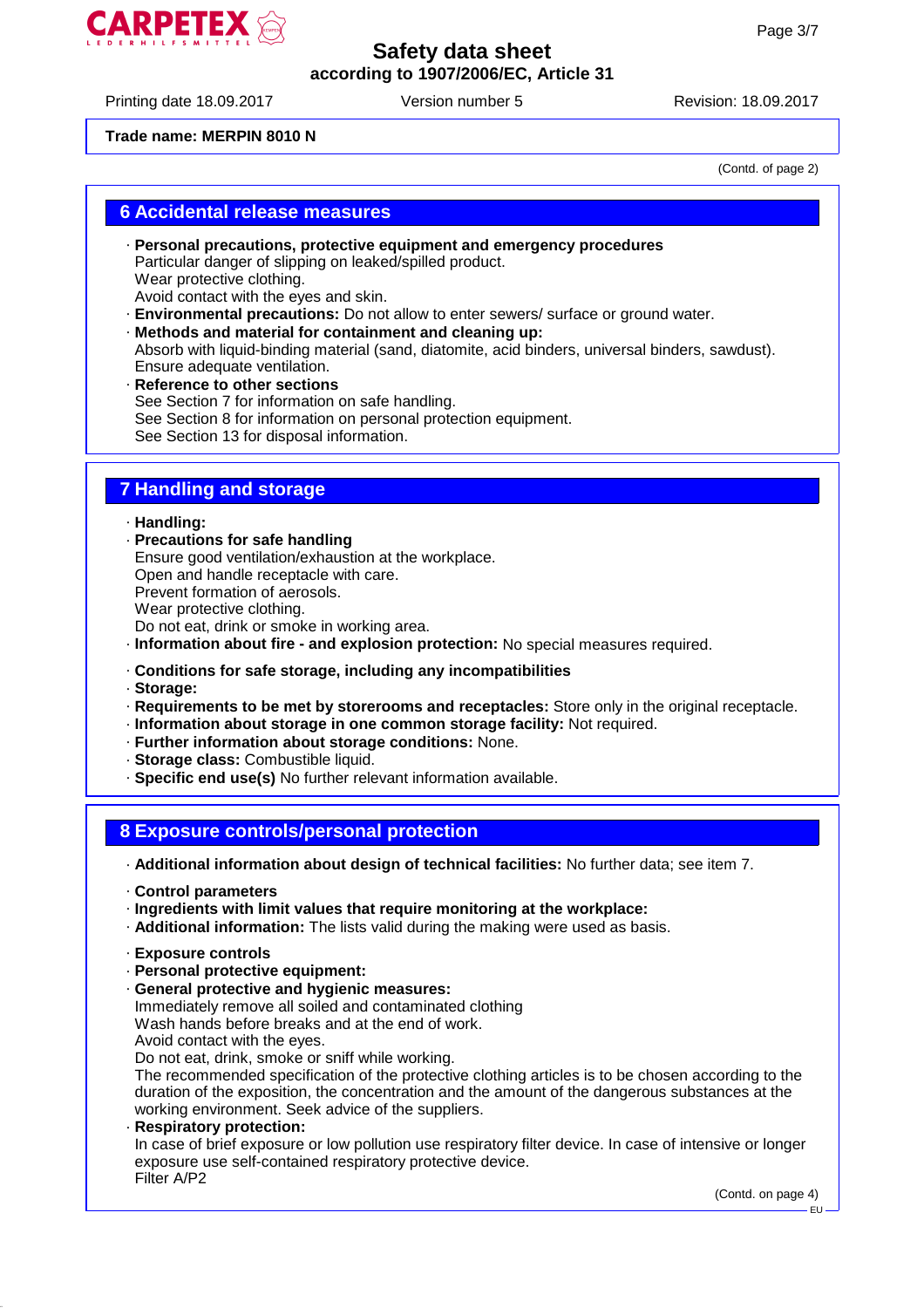

Printing date 18.09.2017 Version number 5 Revision: 18.09.2017

(Contd. of page 3)

#### **Trade name: MERPIN 8010 N**

· **Protection of hands:**



Protective gloves

· **Material of gloves** e.g. Nitrile rubber, NBR

Recommended thickness of the material:  $\geq 0.5$  mm

- · **Penetration time of glove material**
- Minimum breakthrough time : > 120 min (Permeation according to EN 374 Part 3: level 4)



Tightly sealed goggles (EN 166).

· **Body protection:** Protective work clothing

# **9 Physical and chemical properties**

| · Information on basic physical and chemical properties<br><b>General Information</b><br>· Appearance:<br>Form:<br>Colour:<br>· Odour:<br>· Odour threshold: | Fluid<br>Colourless<br>Characteristic<br>Not determined.                 |
|--------------------------------------------------------------------------------------------------------------------------------------------------------------|--------------------------------------------------------------------------|
| · pH-value at 20 °C:                                                                                                                                         | 7.5                                                                      |
| Change in condition<br><b>Melting point/freezing point:</b><br>Initial boiling point and boiling range: 100 °C                                               | Undetermined.                                                            |
| · Flash point:                                                                                                                                               | Undetermined.                                                            |
| · Flammability (solid, gas):                                                                                                                                 | Not applicable.                                                          |
| · Ignition temperature:                                                                                                                                      |                                                                          |
| <b>Decomposition temperature:</b>                                                                                                                            | Not determined.                                                          |
| · Auto-ignition temperature:                                                                                                                                 | Product is not selfigniting.                                             |
| · Explosive properties:                                                                                                                                      | Product does not present an explosion hazard.                            |
| · Explosion limits:<br>Lower:<br>Upper:                                                                                                                      | Not determined.<br>Not determined.                                       |
| · Vapour pressure:                                                                                                                                           | Not determined.                                                          |
| · Density at 20 °C:<br>· Relative density<br>· Vapour density<br>· Evaporation rate                                                                          | 1.05 $g/cm^{3}$<br>Not determined.<br>Not determined.<br>Not determined. |
| · Solubility in / Miscibility with<br>water:                                                                                                                 | Soluble.                                                                 |
| · Partition coefficient: n-octanol/water:                                                                                                                    | Not determined.                                                          |
|                                                                                                                                                              | (Contd. on page 5)                                                       |

EU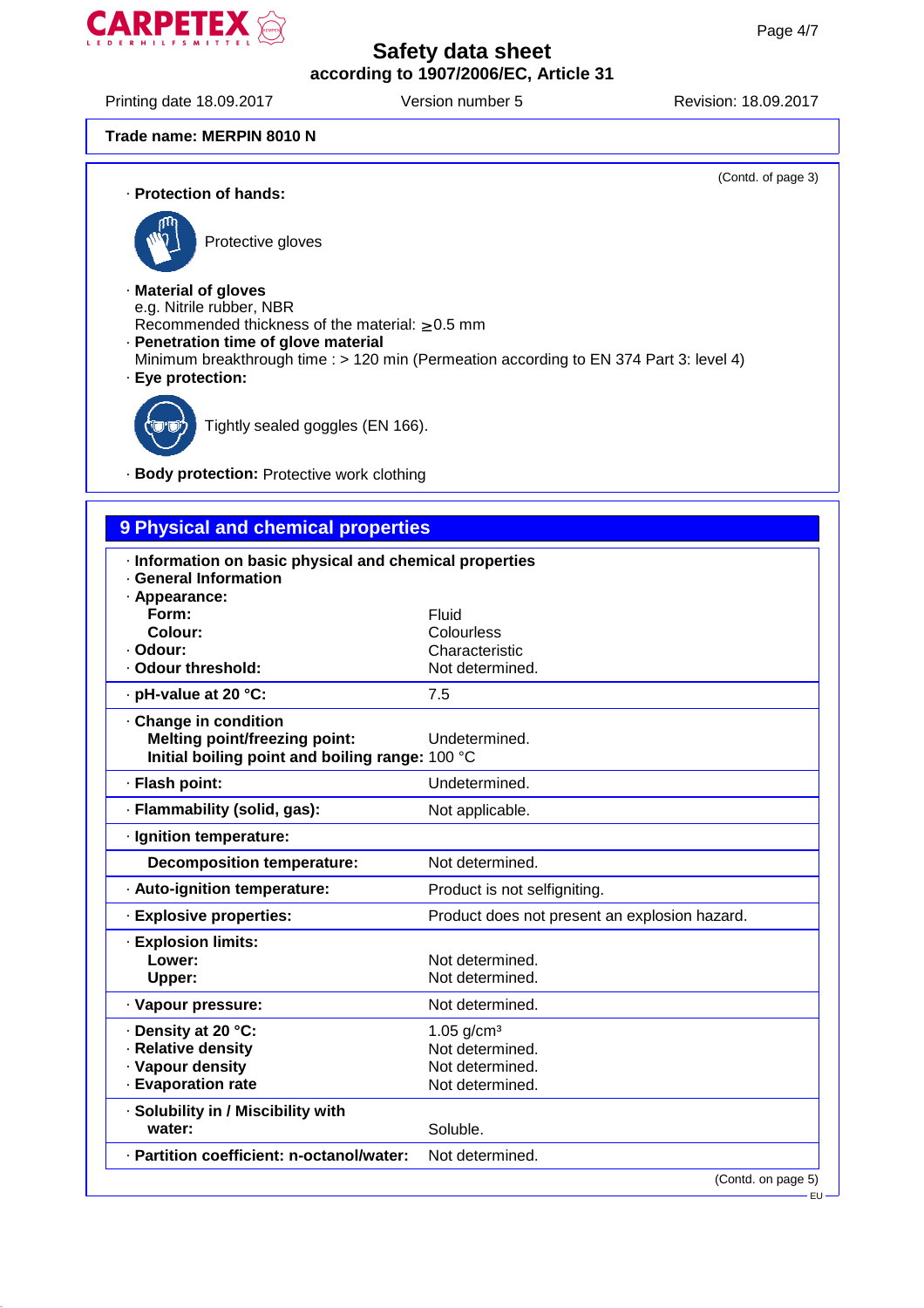

Printing date 18.09.2017 Version number 5 Revision: 18.09.2017

(Contd. of page 4)

#### **Trade name: MERPIN 8010 N**

- · **Viscosity:**
	-
	-
- 

**Dynamic:** Not determined.<br> **Kinematic:** Not determined. **Kinematic:** Not determined.<br> **Other information**<br>
No further relevant No further relevant information available.

# **10 Stability and reactivity**

- · **Reactivity** Product is stable under normal ambient conditions.
- · **Chemical stability**
- · **Thermal decomposition / conditions to be avoided:**
- No decomposition if used according to specifications.
- · **Possibility of hazardous reactions** No dangerous reactions known.
- · **Conditions to avoid** No further relevant information available.
- · **Incompatible materials:** No further relevant information available.
- · **Hazardous decomposition products:** No dangerous decomposition products known.

## **11 Toxicological information**

- · **Information on toxicological effects**
- · **Acute toxicity** Based on available data, the classification criteria are not met.
- · **LD/LC50 values relevant for classification:**
- The classification was carried out according to the calculation method described in section
- 3.1.3.6.1, Annex 1 of the VO1272/2008

Oral LD50 >5000 mg/kg (--)

- · **Primary irritant effect:**
- · **Skin corrosion/irritation**
- Causes skin irritation.
- · **Serious eye damage/irritation**
- Causes serious eye damage.
- · **Respiratory or skin sensitisation** No sensitising effects known.
- · **Other information (about experimental toxicology):**
- This statement was deduced from products with a similar structure or composition.
- · **CMR effects (carcinogenity, mutagenicity and toxicity for reproduction)**
- · **Germ cell mutagenicity** no data
- · **Carcinogenicity** no data
- · **Reproductive toxicity** no data
- · **STOT-single exposure** no data
- · **STOT-repeated exposure** no data
- · **Aspiration hazard** no data

# **12 Ecological information**

| Toxicity |  |
|----------|--|
|----------|--|

· **Aquatic toxicity:**

**577-11-7 Diisooctyl sulfosuccinate, Na-Salt**

 $EC50$  > 10 - ≤100 mg/l (alga)

- $> 1 510$  mg/l (daphne)
- LC50  $> 10 5100$  mg/l (fish)
- · **Persistence and degradability**
- readily biodegradable

Degradation rate >70% Time (d) 30 days Method OECD 301D - CAS: 577-11-7

(Contd. on page 6)

EU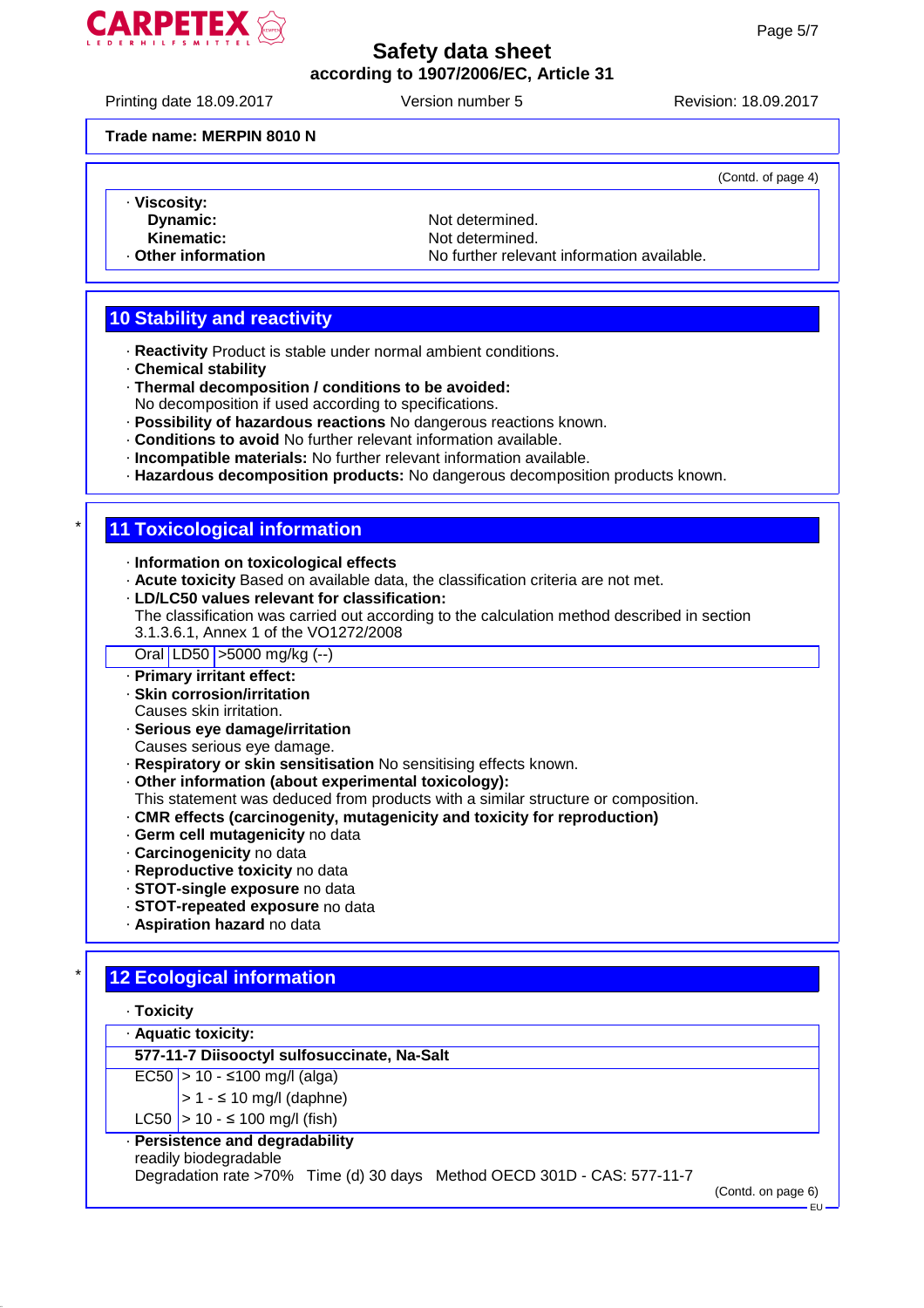

Printing date 18.09.2017 Version number 5 Revision: 18.09.2017

#### **Trade name: MERPIN 8010 N**

(Contd. of page 5) Degradation rate >60% Time (d) 28 days Method OECD 301TG D - CAS: 68154-97-2 · **Other information:**

This statement was deduced from products with a similar structure or composition.

- · **Behaviour in environmental systems:**
- · **Bioaccumulative potential** No further relevant information available.
- · **Mobility in soil** No further relevant information available.
- · **Additional ecological information:**
- · **General notes:**

Water hazard class 2 (German Regulation) (Self-assessment): hazardous for water Do not allow product to reach ground water, water course or sewage system. Danger to drinking water if even small quantities leak into the ground.

- · **Results of PBT and vPvB assessment**
- · **PBT:** Not applicable.
- · **vPvB:** Not applicable.

· **Other adverse effects** No further relevant information available.

## **13 Disposal considerations**

· **Waste treatment methods**

· **Recommendation**

Can be burned with household garbage after consulting with the waste disposal facility operator and the pertinent authorities and adhering to the necessary technical regulations.

· **Waste disposal key:**

Determine wastes code in compliance with local waste management company according the European Waste Catalogue (EWC).

- · **Uncleaned packaging:**
- · **Recommendation:** Disposal must be made according to official regulations.
- · **Recommended cleansing agents:** Water, if necessary together with cleansing agents.

| <b>14 Transport information</b>                     |                 |  |
|-----------------------------------------------------|-----------------|--|
| · UN-Number<br>· ADR, ADN, IMDG, IATA               | Void            |  |
| · UN proper shipping name<br>· ADR, ADN, IMDG, IATA | Void            |  |
| · Transport hazard class(es)                        |                 |  |
| · ADR, ADN, IMDG, IATA<br>. Class                   | Void            |  |
| · Packing group<br>· ADR, IMDG, IATA                | Void            |  |
| · Environmental hazards:<br>· Marine pollutant:     | No.             |  |
| · Special precautions for user                      | Not applicable. |  |
| · Transport in bulk according to Annex II of        |                 |  |
| <b>Marpol and the IBC Code</b>                      | Not applicable. |  |
| · UN "Model Regulation":                            | Void            |  |

(Contd. on page 7)